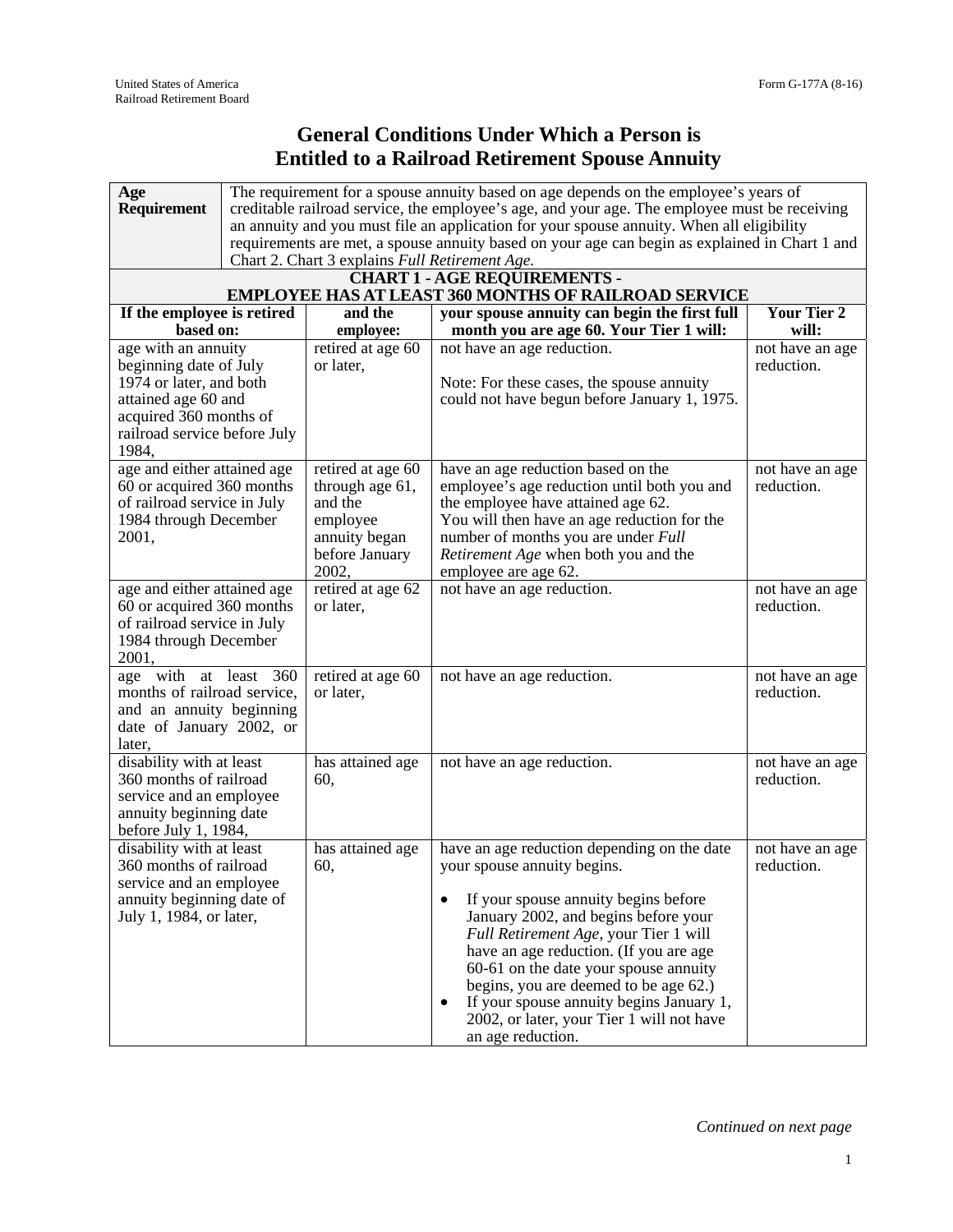## **General Conditions Under Which a Person is Entitled to a Railroad Retirement Spouse Annuity (con't).**

| <b>CHART 2 - AGE REQUIREMENTS -</b><br><b>EMPLOYEE HAS 60 - 359 MONTHS OF RAILROAD SERVICE</b>                                        |                                         |                                                                              |                                                                                     |
|---------------------------------------------------------------------------------------------------------------------------------------|-----------------------------------------|------------------------------------------------------------------------------|-------------------------------------------------------------------------------------|
| Your spouse annuity can<br>begin the first full month<br>you are age 62 if the<br>employee's annuity began:                           | and the<br>employee<br>has<br>attained: | Your Tier 1 will have an<br>age reduction if you retire<br>before attaining: | <b>Your Tier 2 will have</b><br>an age reduction if you<br>retire before attaining: |
| before 1975 based on at least 120<br>months of railroad service,                                                                      | age 65.                                 | your Full Retirement Age.                                                    | age 65.                                                                             |
| in 1975, or later, based on at least<br>120 months of railroad service,<br>including some railroad service<br>before August 12, 1983, | age 62.                                 | your Full Retirement Age.                                                    | age 65.                                                                             |
| in 1975, or later, based on at least<br>120 months of railroad service<br>and no railroad service before<br>August 12, 1983,          | age 62.                                 | your Full Retirement Age.                                                    | your Full Retirement Age.                                                           |
| in January 2002 or later, based on<br>the 5-year vesting provision and<br>some railroad service before<br>August 12, 1983,            | age 62.                                 | your Full Retirement Age.                                                    | age 65.                                                                             |
| in January 2002 or later, based on<br>the 5-year vesting provision and<br>no railroad service before<br>August 12, 1983,              | age $62$ .                              | your Full Retirement Age.                                                    | your Full Retirement Age.                                                           |

| Full<br><b>Retirement</b><br>Age for<br><b>Annuities</b><br><b>Based on</b><br><b>Less Than</b><br>30 years of<br><b>Service</b>                                            | The term Full Retirement Age means the age at which the spouse of an employee with<br>less than 30 years of railroad service can receive a full annuity (not reduced for early<br>retirement).<br>If the employee has less than 30 years of railroad service, Full Retirement Age for spouses<br>who were born before January 2, 1938, is age 65. The <i>Full Retirement Age</i> for persons born<br>after January 1, 1938, will gradually increase over a 20-year period to age 67, as illustrated in<br>the following chart. Your Tier 2 age reduction will be based on age 65 if the employee has any<br>creditable railroad service before August 12, 1983. Otherwise, the Full Retirement Age for<br>your Tier 2 age reduction will gradually increase in the same manner as <i>Full Retirement Age</i><br>for your Tier 1 age reduction. |                                                                                                          |                                                                                                                                                        |                                                                                                    |
|-----------------------------------------------------------------------------------------------------------------------------------------------------------------------------|------------------------------------------------------------------------------------------------------------------------------------------------------------------------------------------------------------------------------------------------------------------------------------------------------------------------------------------------------------------------------------------------------------------------------------------------------------------------------------------------------------------------------------------------------------------------------------------------------------------------------------------------------------------------------------------------------------------------------------------------------------------------------------------------------------------------------------------------|----------------------------------------------------------------------------------------------------------|--------------------------------------------------------------------------------------------------------------------------------------------------------|----------------------------------------------------------------------------------------------------|
| <b>CHART 3 - DETERMINING YOUR FULL RETIREMENT AGE</b>                                                                                                                       |                                                                                                                                                                                                                                                                                                                                                                                                                                                                                                                                                                                                                                                                                                                                                                                                                                                |                                                                                                          |                                                                                                                                                        |                                                                                                    |
| If you were born:                                                                                                                                                           |                                                                                                                                                                                                                                                                                                                                                                                                                                                                                                                                                                                                                                                                                                                                                                                                                                                | then your <i>Full</i><br><i>Retirement Age is:</i>                                                       | If you were born:                                                                                                                                      | then your <i>Full</i><br><i>Retirement Age is:</i>                                                 |
| Before 1-2-1938<br>1-2-1938 thru 1-1-1939<br>1-2-1939 thru 1-1-1940<br>1-2-1940 thru 1-1-1941<br>1-2-1941 thru 1-1-1942<br>1-2-1942 thru 1-1-1943<br>1-2-1943 thru 1-1-1955 |                                                                                                                                                                                                                                                                                                                                                                                                                                                                                                                                                                                                                                                                                                                                                                                                                                                | 65<br>65 and 2 months<br>65 and 4 months<br>65 and 6 months<br>65 and 8 months<br>65 and 10 months<br>66 | 1-2-1955 thru 1-1-1956<br>1-2-1956 thru 1-1-1957<br>1-2-1957 thru 1-1-1958<br>1-2-1958 thru 1-1-1959<br>1-2-1959 thru 1-1-1960<br>$1-2-1960$ and later | 66 and 2 months<br>66 and 4 months<br>66 and 6 months<br>66 and 8 months<br>66 and 10 months<br>67 |

 **Note:** Regardless of the number of the employee's years of railroad service, *Full Retirement Age* also affects Tier 1 component work deductions, as described in Chart 4.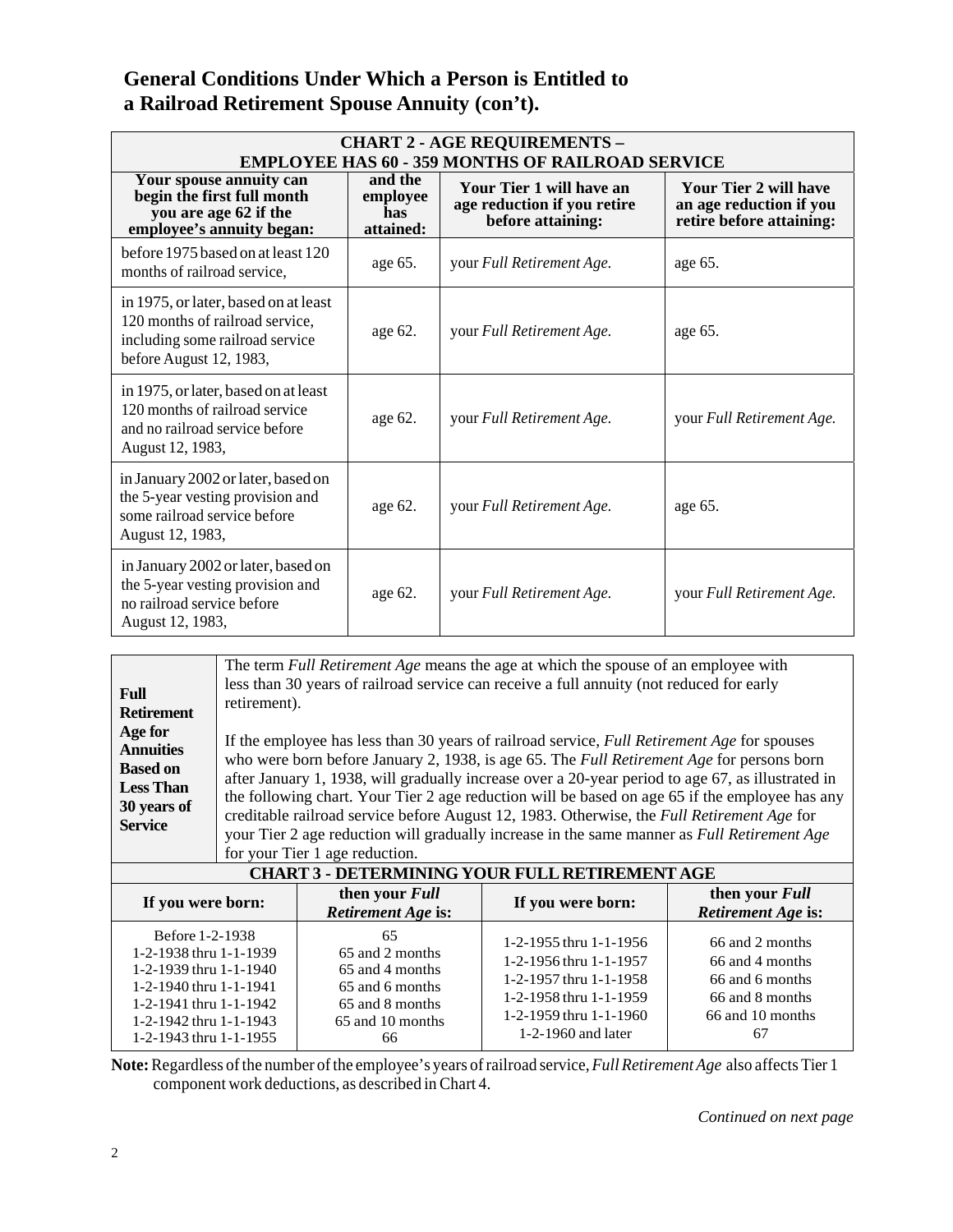## **General Conditions Under Which a Person is Entitled to a Railroad Retirement Spouse Annuity (con't).**

| <b>Marriage</b><br>Requirement                                                                    | In order to qualify for a spouse annuity, you must be the legal spouse of the employee<br>and you must have been legally married to the railroad employee for at least one year<br>immediately prior to filing your spouse annuity application. The one-year marriage<br>requirement is waived if any of the following conditions exist:<br>you are the natural parent of the railroad employee's child; or,<br>$\bullet$<br>you were eligible for a widow(er)'s, parent's, or disabled child's annuity under the<br>Railroad Retirement Act in the month before your marriage to the employee; or,<br>you had met the one-year marriage requirement for a previous spouse annuity on the<br>$\bullet$<br>employee's earnings record before a divorce and you later remarried that employee. |                                                                                  |  |
|---------------------------------------------------------------------------------------------------|----------------------------------------------------------------------------------------------------------------------------------------------------------------------------------------------------------------------------------------------------------------------------------------------------------------------------------------------------------------------------------------------------------------------------------------------------------------------------------------------------------------------------------------------------------------------------------------------------------------------------------------------------------------------------------------------------------------------------------------------------------------------------------------------|----------------------------------------------------------------------------------|--|
| <b>Definition of</b><br><b>Child-in-Care</b>                                                      | You may qualify for a spouse annuity at any age, based on a child of the employee in<br>care. The employee must have attained age 62 (or age 60 with 30 years of service) to<br>qualify the spouse for this annuity. The child must be either:<br>a minor child under age 18; or,<br>a child age 18 or older with a permanent disability which began before the child<br>attained age 22 and prevents any type of regular employment.                                                                                                                                                                                                                                                                                                                                                        |                                                                                  |  |
|                                                                                                   | The term Child-in-Care includes the railroad employee's unmarried natural child,<br>adopted child or dependent stepchild, or under certain conditions, a grandchild whose<br>parents are deceased or disabled. A child is in your care if you exercise parental control<br>over, and are responsible for, the welfare and care of the child. If the child is permanently<br>disabled, but mentally competent, he or she is considered to be in your care if you<br>perform personal services. The RRB will make the final determination regarding the<br>personal services you perform and whether or not they constitute the child being in your<br>care.                                                                                                                                   |                                                                                  |  |
| <b>Tier 1 Work</b>                                                                                | Your Tier 1 component is not reduced for your nonrailroad earnings if you are<br>receiving social security benefits.                                                                                                                                                                                                                                                                                                                                                                                                                                                                                                                                                                                                                                                                         |                                                                                  |  |
| <b>Deductions</b><br>for<br><b>Non-Railroad</b><br><b>Earnings After</b><br><b>Annuity Begins</b> | Otherwise, the Annual Earnings Exempt Amount is the amount of nonrailroad earnings<br>you can have in a calendar year without losing part of your Tier 1 component. Use<br>Chart 3 to determine your Full Retirement Age. Then refer to Chart 4 below and Form<br>G-77a How Work Affects Your Railroad Retirement Benefits.                                                                                                                                                                                                                                                                                                                                                                                                                                                                  |                                                                                  |  |
|                                                                                                   | The employee's nonrailroad earnings over the Annual Earnings Exempt Amount for the<br>employee's age group may also cause work deductions in your Tier 1 component.                                                                                                                                                                                                                                                                                                                                                                                                                                                                                                                                                                                                                          |                                                                                  |  |
|                                                                                                   | <b>CHART 4 - DETERMINING YOUR WORK DEDUCTIONS</b>                                                                                                                                                                                                                                                                                                                                                                                                                                                                                                                                                                                                                                                                                                                                            |                                                                                  |  |
| For a year in<br>which:                                                                           | you may lose up to \$1 in your Tier 1 component for every:                                                                                                                                                                                                                                                                                                                                                                                                                                                                                                                                                                                                                                                                                                                                   | The work deduction:                                                              |  |
| you attain Full<br>Retirement Age,                                                                | \$3.00 of earnings over the Annual Earnings Exempt Amount<br>for your age group. However, your earnings are only counted<br>for months before the month in which you attain Full<br>Retirement Age.                                                                                                                                                                                                                                                                                                                                                                                                                                                                                                                                                                                          | is removed effective the<br>month in which you<br>attain Full Retirement<br>Age. |  |
| you are under<br>your Full<br>Retirement Age<br>for the entire<br>year,                           | \$2.00 of earnings over the Annual Earnings Exempt Amount<br>applies for the full year.<br>for your age group.                                                                                                                                                                                                                                                                                                                                                                                                                                                                                                                                                                                                                                                                               |                                                                                  |  |
| you work<br>outside the U.S.<br>for 45 or more<br>hours per<br>month,                             | is removed effective<br>\$2.00 of earnings. There is no Annual Earnings Exempt<br>Amount for work outside the U.S. However, your earnings are<br>the month in which<br>only counted for months before the month in which you attain<br>you attain Full<br>Full Retirement Age.<br>Retirement Age.                                                                                                                                                                                                                                                                                                                                                                                                                                                                                            |                                                                                  |  |

*Continued on next page*